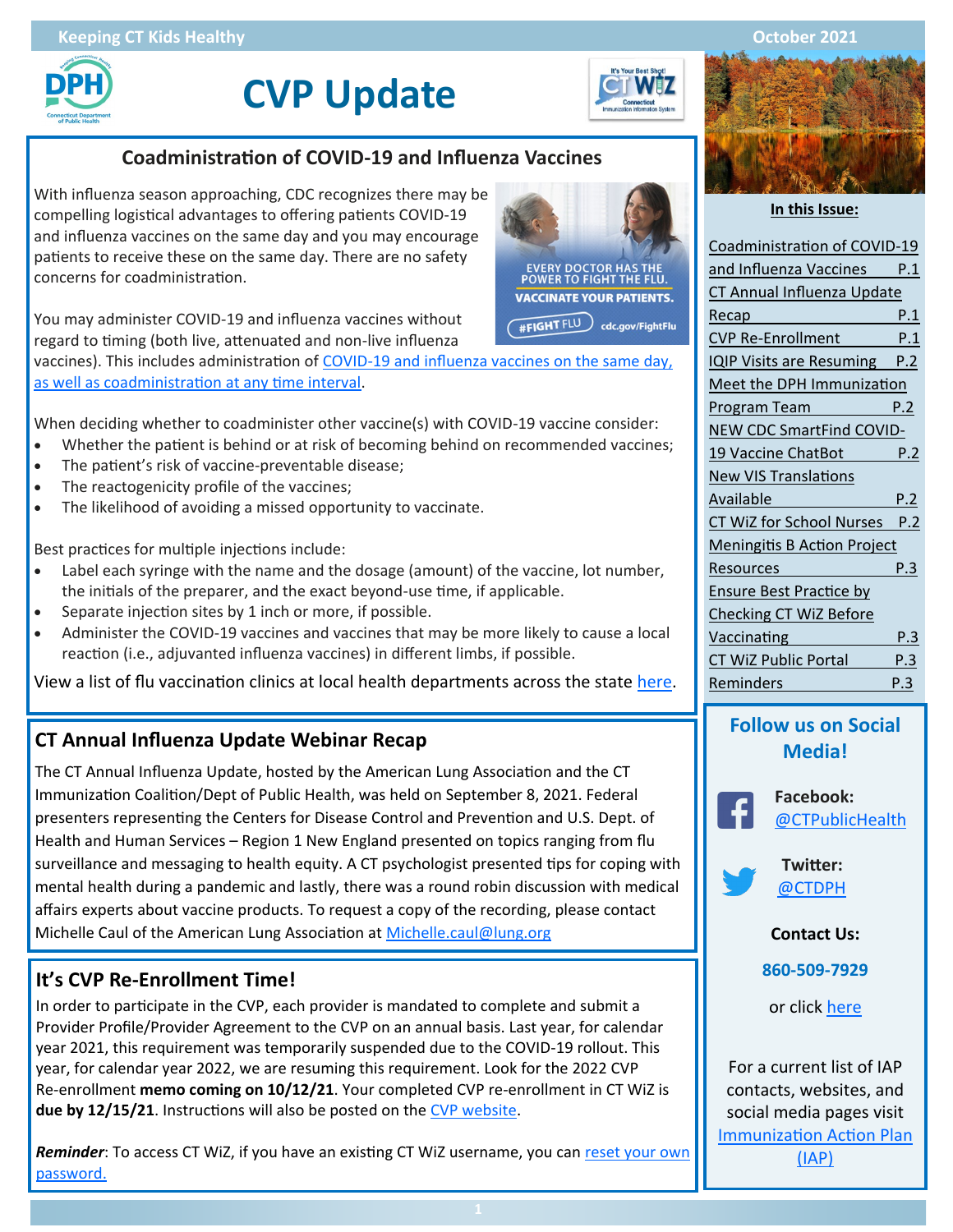## **IQIP Visits are Resuming**

#### **WHAT IS IQIP?**

[IQIP](https://www.cdc.gov/vaccines/programs/iqip/) is CDC's Vaccines For Children provider-level Immunization Quality Improvement Program.

### **GOAL OF IQIP**

IQIP promotes and supports implementation of provider-level strategies designed to help increase on-time vaccination of children and adolescents. During this visit, CT DPH will also provide COVID-19 and catch-up vaccination resources (e.g. reminder-recall in CT WiZ). CVP providers will be contacted by CT DPH staff to schedule either a virtual or in-person visit.

#### **BENEFITS OF IQIP FOR PROVIDERS**

- Ensure that more child and adolescent patients get the vaccines they need when they need them
- Save time and money by reducing the need for catch-up appointments and follow-up for patients who are not vaccinated on time
- Assist in meeting childhood and adolescent HEDIS measures

If you would like to request an IQIP visit for your office(s), please email [dph.immunizations@ct.gov](mailto:dph.immunizations@ct.gov) Attn: Deepa Mavani.

## **Meet the DPH Immunization Program Team!**

This update, we introduce you to Kimberly Gierla!



Kimberly Gierla (soon to be Kimberly White) is a Health Program Associate at the Connecticut Department of Public Health. She grew up in Southington, CT and received a bachelor's degree from Central Connecticut State University. She has been with the Immunization program since 2013 and currently is working with the CVP program and on COVID-19 enrollment.

She lives with her fiancé Tyler and two cats Kitty and Kala. In her spare time, Kimberly loves to craft, cook, and spend time with her family. She will be getting married in October (her favorite time of year) and will be going to Hawaii on her honeymoon in January.

## **NEW CDC SmartFind COVID-19 Vaccine ChatBot**

CDC has launched a new resource—the SmartFind COVID-19 Vaccine [ChatBot—](https://www.cdc.gov/vaccines/covid-19/index.html)to help quickly connect people, including healthcare providers, to clear, consistent, and credible information about COVID-19 vaccines. The automated ChatBot features include:

- Answers to common questions and answers about COVID-19 vaccines that are authorized and recommended, or undergoing large-scale (Phase 3) clinical trials in the United States
- 24-7 access to COVID-19 vaccine information on web-based devices, including mobile phones and tablets
- Links to additional resources, such as where to find a COVID-19 vaccination location

| <b>New VIS Translations Available</b>                         | <b>CT WiZ for School Nurses</b>                             |
|---------------------------------------------------------------|-------------------------------------------------------------|
| Immunization Action Coalition (IAC) has posted new and        | Kids are back in school! School Nurses/School Nurse         |
| updated translations of Vaccine Information Statements (VIS)  | Supervisors are allowed access to the Education Module in   |
| released by CDC on August 6, 2021, in Chinese, Dari, Pashto,  | CT WiZ to look up and verify students' immunization         |
| Spanish, Turkish, and Vietnamese. All translations are        | histories and generate reports.                             |
| available in PDF and print-ready format. IAC will post VIS in | Training materials are available on the CT WiZ School Nurse |
| additional languages in coming weeks!                         | webpage.                                                    |